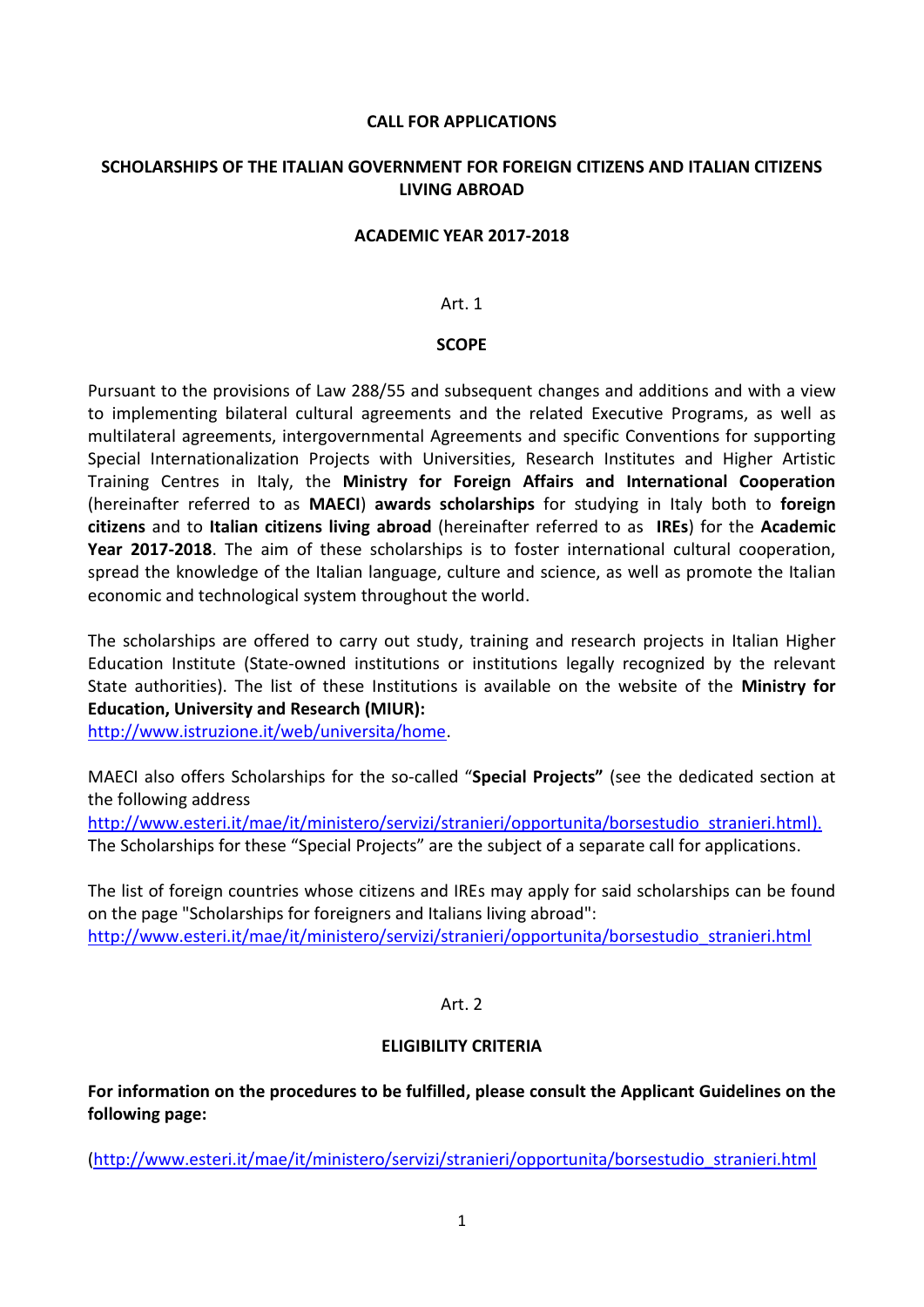**Applications may be submitted by those who meet the following criteria on the expiry date of this call for applications.**

**The applications submitted by those who do not meet the necessary requirements shall be automatically excluded from the selection process.**

The Italian citizens employed by Public Administration offices, as well as their family members – although temporarily living abroad – cannot be granted IREs scholarships

# **2.1 Academic qualifications**

Foreign students or IREs may apply if they have **the academic qualifications required for enrolling in the institution chosen.**

# **2.2 Age limits**

Candidates may apply if aged between **18 and 36 years** on the expiry date of this call for applications.

For those who apply for the first year of a PhD program the maximum age limit is 33 years on the expiry date of this call for applications.

Candidates may apply **for training/refresher courses for Italian language teachers** if aged between 18 and 45 years on the expiry date of this call for proposals.

# **2.3 Language skills and proficiency**

Candidates shall submit a certificate showing their **knowledge and proficiency in the Italian language, starting from the B2 level of the Common European Framework of Reference for Languages** (CEFR):

[\(https://www.linguaitaliana.esteri.it/data/lingua/corsi/pdf/tabella\\_certificazioni.pdf\)](https://www.linguaitaliana.esteri.it/data/lingua/corsi/pdf/tabella_certificazioni.pdf).

**The knowledge of the Italian language is not required for enrolling in the university courses fully provided in English.**

Only for the **courses of Italian language and culture** shall candidates submit a certificate showing their knowledge and proficiency in the Italian language, starting from the **A2 level of the Common European Framework of Reference for Languages** (CEFR) [\(https://www.linguaitaliana.esteri.it/data/lingua/corsi/pdf/tabella\\_certificazioni.pdf\)](https://www.linguaitaliana.esteri.it/data/lingua/corsi/pdf/tabella_certificazioni.pdf).

Art. 3

# **COURSES FOR WHICH IT IS POSSIBLE TO APPLY FOR A SCHOLARSHIP**

# **3.1 Scholarships of 6 (six) or 9 (nine) months**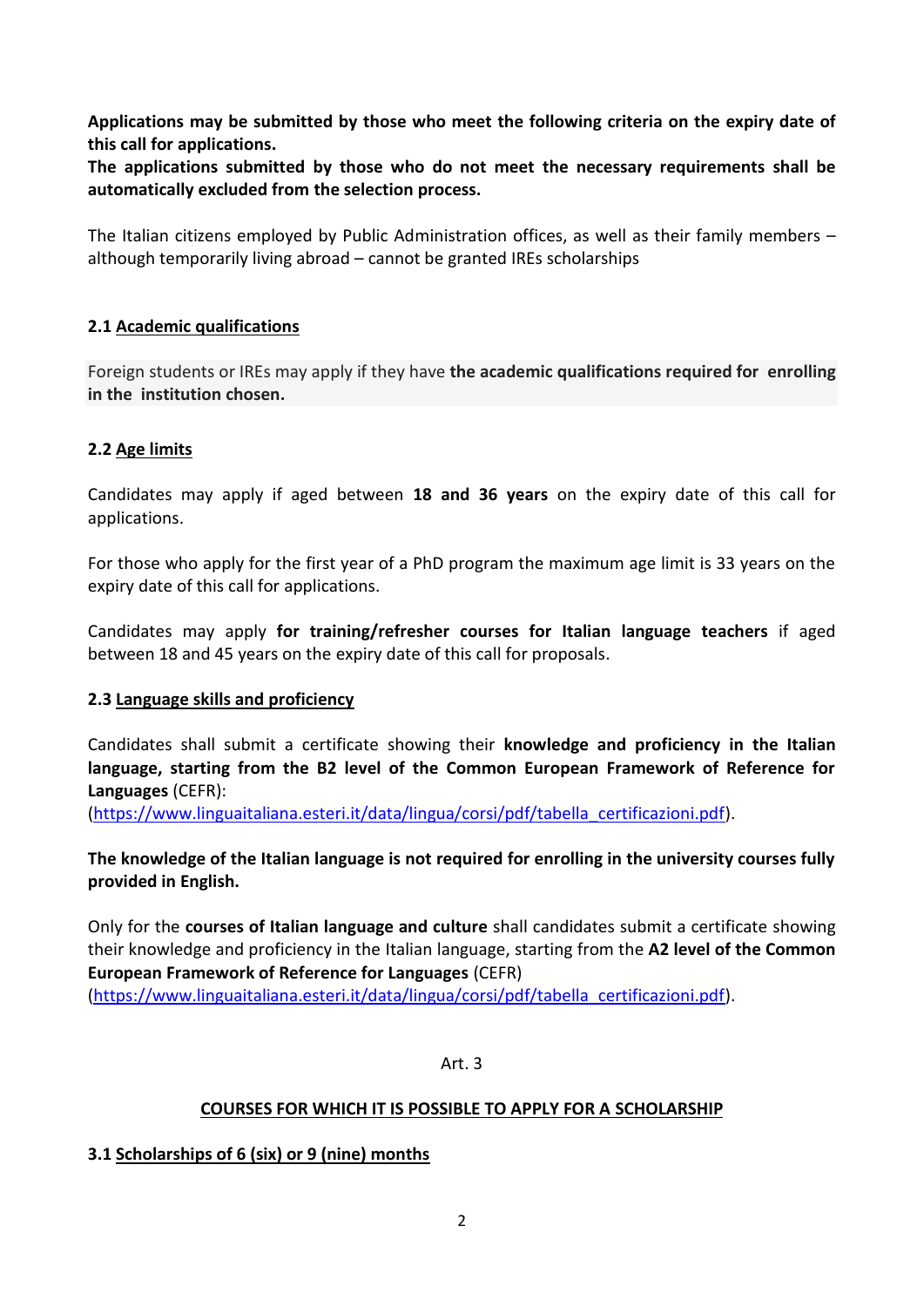Scholarships of 6 (six) or 9 (nine) months, starting no earlier than November 1, 2017, are granted for the following **courses**:

# **a) Second-level University courses (five-year degree/Master of Science) (Laurea specialistica/Laurea Magistrale 2° ciclo)**

Admission to the first year of a second-level university course/Master of Science requires a Bachelor's Degree or equivalent first-level degree of the country of origin. For admission to the subsequent years, the candidate shall have passed all the university exams of the previous year.

# **b) Master's Degree courses (First and Second Level)**

For admission to a Master's Degree course, the candidate shall have the academic qualifications required by the University chosen.

# **c) Ph.D Course**

For admission to a Ph.D course, the candidate shall have the academic qualifications required by the University chosen.

# **d) Specialisation Schools (Scuole di Specializzazione)**

For admission to a Specialisation School, the candidate shall have the academic qualifications required by the School chosen. **Scholarships cannot be granted for the courses of medical Specialization Schools** (see Legislative Decree No. 257 of August 8, 1991).

# **e) Research under academic supervision (Progetti di Studio in Co-tutela)**

This type of scholarships can be granted for a research project carried out within the Italian National Research Council (Consiglio Nazionale delle Ricerche - CNR), the Higher Health Institute (Istituto Superiore di Sanità - ISS) or other State universities, museums and archives.

With a view to applying for this type of scholarship, the candidate shall submit his/her research project, as well as the name and contact details (email and telephone number) of the Supervisor/Tutor of the project, in addition to the letters of acceptance from the host Institution.

# **f) Courses of Higher Education in Arts, Music and Dance (AFAM); Scuola Internazionale di Liuteria di Cremona; Scuola di Alta Formazione e Studio (SAF) of the Istituto Superiore per la Conservazione ed il Restauro (ISCR); Scuola Nazionale di Cinema**

- For admission to Courses of Higher Education in Arts, Music and Dance (AFAM) and to the Scuola Internazionale di Liuteria di Cremona, candidates shall have a High School Diploma or an equivalent diploma valid for admission to State-owned or legally recognized Academies of Fine Arts, Conservatoires or Music Schools. The list of AFAM Institutes can be found on the webpage of the Ministry for Education, Universities and Research (MIUR) http://www.afam.miur.it/argomenti/istituzioni.aspx;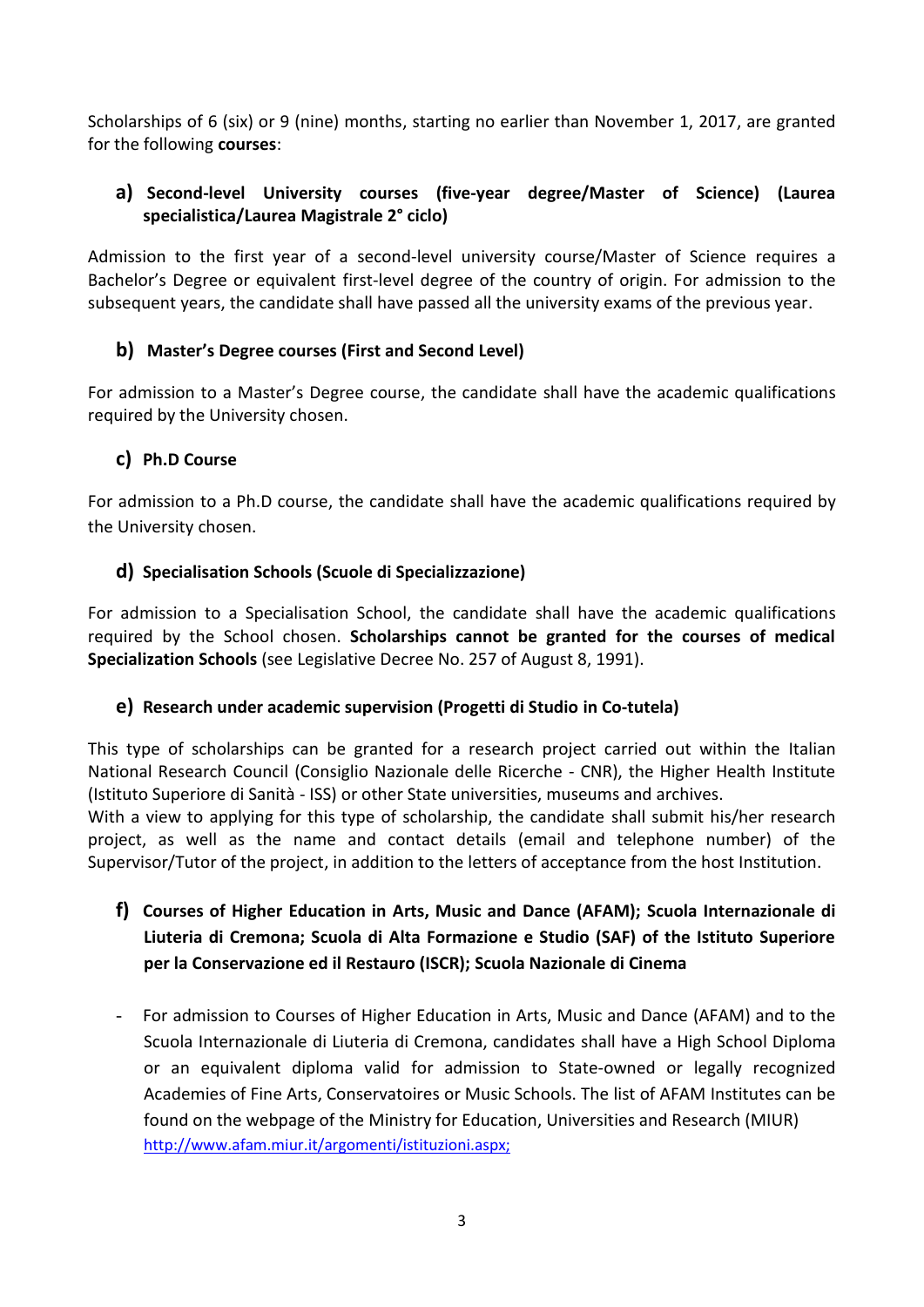- For admission to the Scuola di Alta Formazione e Studio (SAF) of the Istituto Superiore per la Conservazione ed il Restauro (ISCR) and to the Scuola Nazionale di Cinema, candidates shall have a High School Diploma. Admission is conditional upon passing an admission test. It is candidates' responsibility to be informed on the schedule of the admission test and on any other requirements.

# **3.2 Scholarships of 3 (three) months**

Scholarships of **3 (three) months**, starting no earlier than November 1, 2017, are granted for the following **courses**:

# **g) Courses of Italian language and culture**

For courses of Italian language and culture, candidates shall submit a certificate showing their level of knowledge and proficiency in Italian, starting from the **A2 level of the Common European Framework of Reference for Languages** (CEFR) [\(https://www.linguaitaliana.esteri.it/data/lingua/corsi/pdf/tabella\\_certificazioni.pdf\)](https://www.linguaitaliana.esteri.it/data/lingua/corsi/pdf/tabella_certificazioni.pdf).

#### **3.3 Scholarships of 1 (one) month**

Scholarships of **1 (one) month**, starting no earlier than November 1, 2017, are granted for the following **courses**:

## **h) Training/refresher courses for Teachers of Italian language**

For this type of scholarship, applicants shall be teachers of Italian language with documented experience in the country of origin.

**Candidates from EU countries can apply only for post-graduate courses (PhD programs, Specialization Schools, Research under academic supervision), as well as for Italian language courses and courses for teachers of Italian language.**

#### Art. 4

#### **RENEWALS**

- 4.1 Candidates may be eligible for attending a single-cycle degree course (Bachelor's degree) for the academic year 2017-2018 only if they were granted a MAECI Scholarship in the **academic year 2016-2017** and if they enroll at least for the fourth year of this single-cycle degree course in the academic year 2017-8. Any renewal of scholarships is granted only to the applicants who certify they have passed **the exams required for each academic year.**
- 4.2 Those who were granted a MAECI Scholarship **in the academic year 2016-2017** are eligible to apply for continuing or completing a multi-annual course (Bachelor's Degree Courses, Specializations, Master's Degree Courses, PhD programs). Any renewal of scholarships is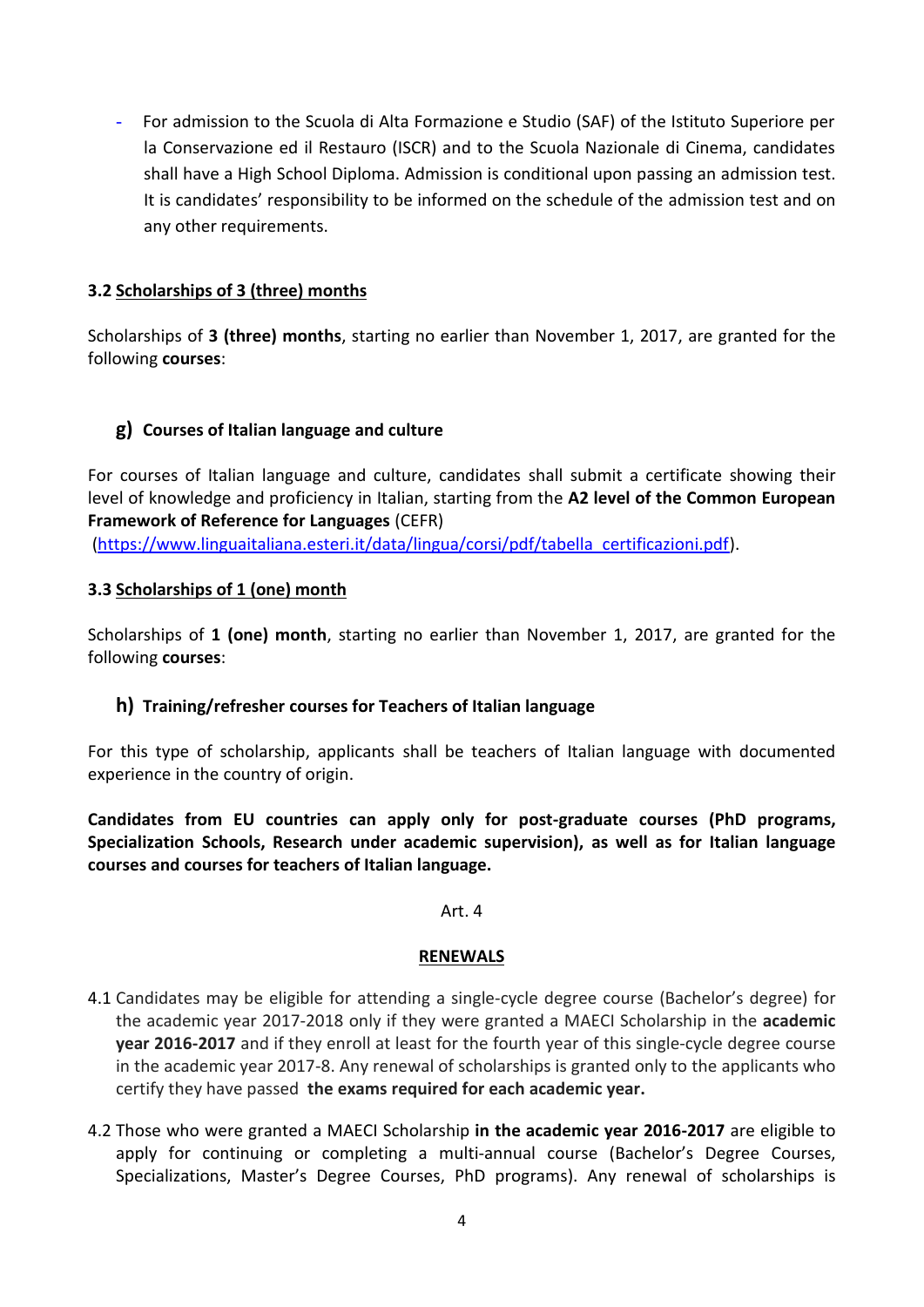granted only to the applicants who certify they have passed **the exams required for each academic year**.

#### Art. 5

### **NON-ELIGIBILITY**

**MAECI scholarships are not granted** to attend first-cycle ("triennale") or single-cycle courses, **except for renewals** (see Art. 4.1).

**MAECI Scholarships are not granted to attend courses in foreign institutions (universities, academies, libraries, schools of any kind) based in Italy nor in non-accredited private research laboratories or centers, nor for individual courses or individual research projects.**

#### Art. 6

## **SUBMISSION OF APPLICATIONS**

**Applications shall be sent only electronically, by accessing the "Portale borse online" from the MAECI website:**

[http://www.esteri.it/mae/it/ministero/servizi/stranieri/opportunita/borsestudio\\_stranieri.html](http://www.esteri.it/mae/it/ministero/servizi/stranieri/opportunita/borsestudio_stranieri.html)

after registering to access the registration form by means of username and password Click here for the registration form

Candidates from Libya can apply only if they were granted a MAECI Scholarship in the academic year 2016-2017. Any renewal or continuation of the scholarship is granted only to the applicants who certify they have passed **the exams required for each academic year.**

For Syria, the selection of candidates who meet the necessary requirements shall be carried out by the Ministry for Foreign Affairs and International Cooperation, Office VII D.G.S.P., through the establishment of a special Committee.

All **Online applications** must be submitted **by midnight (Italian time) on May 10, 2017**.

**Applications received after this deadline shall not be considered.**

Art. 7

## **SELECTION PROCEDURES AND AWARD OF SCHOLARSHIPS**

## **7.1 Selection of candidates**

**The analysis and evaluation of applications shall fall within the competence of the Italian Diplomatic Missions of the candidate's country of origin.**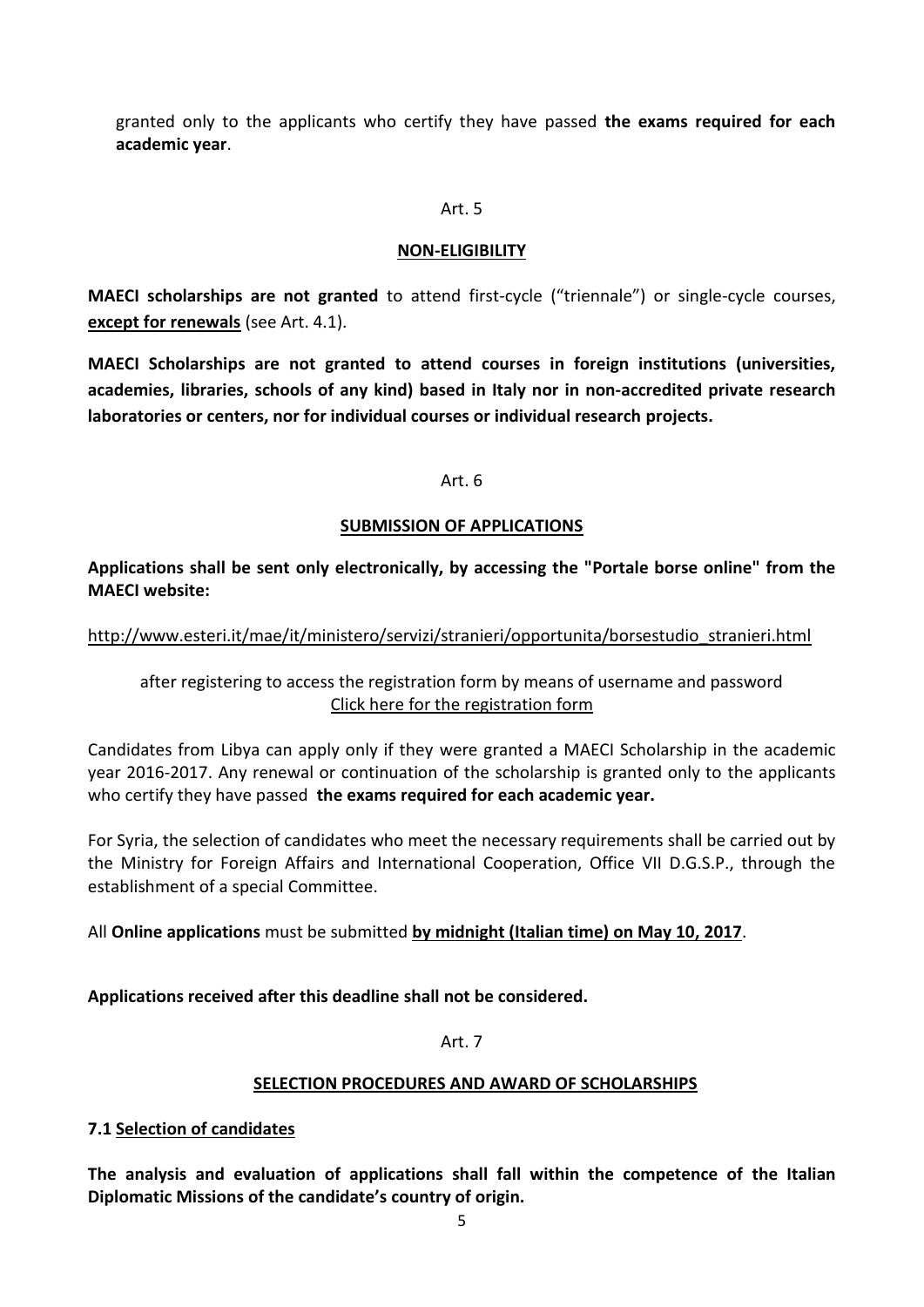The applications sent electronically through the "Portale borse online" by the deadline set in the call for applications shall be examined and selected by a Joint Committee established by a special Decree of the Head of the Diplomatic Mission and composed of the Head of the Diplomatic Mission or his/her delegate, as well as representatives of the local Authorities and of the cultural, scientific and economic institutions.

If the objective conditions of the foreign country do not permit the establishment of a Joint Committee, the applications shall be examined and selected by an *ad hoc* Committee established by a special Decree of the Head of the Diplomatic Mission and composed of the Head of the Diplomatic Mission, as well as Italian officials and - where possible - Italian professors and academics.

# **7.2 IREs selection**

The Applications by IREs shall be examined and selected by an *ad hoc* Committee set up by a special Decree of the Head of the Diplomatic Mission, composed of the Head of the Diplomatic Mission, the representatives of the Committees and Associations of Italians abroad, as well as of the Italian schools abroad.

## **7.3 Award of scolarships**

The scholarships shall be awarded on the basis of a comparative evaluation of the applications submitted , of the requirements met and the criteria relating to the merit and / or to excellence of the candidate's curriculum, established according to a specific evaluation grid.

## Art. 8

## **PUBLICATION OF THE MERIT RANKING**

At the end of the selection procedure, the relevant Diplomatic Mission shall publish the merit raking of the candidates to whom the scholarships are granted, as well as substitutes, according to the procedures shown on the website of each Diplomatic Mission.

## Art. 9

## **PAYMENT OF ENROLMENT AND TUITION FEES**

**The candidates to whom the scholarships are granted by the Italian Government can be exempted from paying the enrolment fees and tuition fees, in accordance with the regulations in force, art. 9, paragraph 3, of Legislative Decree No. 68 of March 29, 2012 reading as follows:**

"3. *Institutions and universities shall fully exempt from paying the enrolment and tuition fees the foreign students who are granted annual scholarships by the Italian Government in the framework of development cooperation programs, as well as cultural and scientific intergovernmental agreements and the related executive programs. In the academic years following the first one, the exemption shall be conditional upon the renewal of the scholarship by the Ministry for Foreign*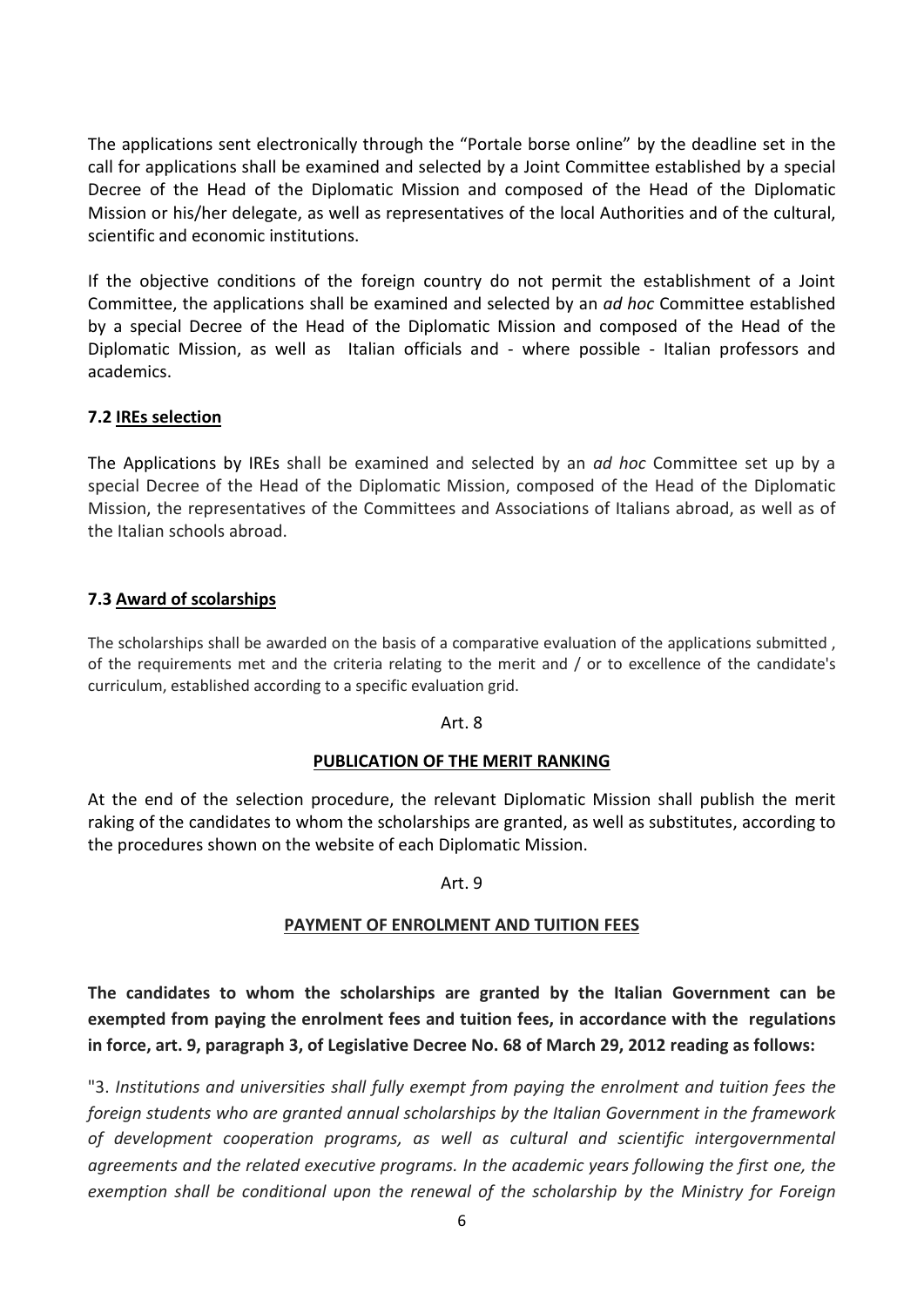*Affairs, as well as upon compliance with the merit requirements under Article 8, paragraph 2, preliminarily communicated by the University or by the Higher Institution of Arts, Music and Dance to the Ministry for Foreign Affairs*".

It should be noted, however, that - in the framework of their administrative and accounting autonomy - some universities **may not grant such exemption.**

**The exemption does not apply to advanced courses of Italian language and culture and to training/refresher courses for teachers of Italian language. For said courses the monthly payment of enrolment and tuition fees is required.**

## Art. 10

# **HEALTH AND MEDICAL INSURANCE**

Scholarships holders shall benefit from a health insurance policy to bear any expense due to illnesses or accidents for the duration of the scholarship.

The diseases related to pre-existing physical or pathological conditions shall be excluded from the insurance.

## Art. 11

## **PAYMENT OF THE SCHOLARSHIP**

**The candidate to whom a MAECI Scholarship is granted shall be credited the related allowance on a quarterly basis with the Italian bank account in his name.** (see Guidelines for the scholarship holder [http://www.esteri.it/mae/it/ministero/servizi/stranieri/opportunita/borsestudio\\_stranieri.html](http://www.esteri.it/mae/it/ministero/servizi/stranieri/opportunita/borsestudio_stranieri.html)).

The payment of the scholarship shall be made after the scholarship holder's enrolling in the institution chosen, according to the necessary administrative time schedule and deadlines.

In some cases the candidate to whom a MAECI Scholarship is granted shall receive the monthly allowances from the following University with which MAECI has reached agreements for the academic year 2017-2018.

[http://www.esteri.it/mae/it/ministero/servizi/stranieri/opportunita/borsestudio\\_stranieri.html:](http://www.esteri.it/mae/it/ministero/servizi/stranieri/opportunita/borsestudio_stranieri.html)

- 1. Università degli studi di Bologna;
- 2. Università degli Studi di Cassino e del Lazio Meridionale (new agreement)
- 3. Università della Calabria (new agreement)
- 4. Politecnico di Milano
- 5. Commerciale Luigi Bocconi di Milano
- 6. Università degli Studi di Milano
- 7. Università per Stranieri di Perugia
- 8. Università degli studi di Roma Tor Vergata
- 9. Università Roma Tre
- 10. Università per Stranieri "Dante Alighieri" di Reggio Calabria
- 11. Università per stranieri di Siena
- 12. Politecnico di Torino